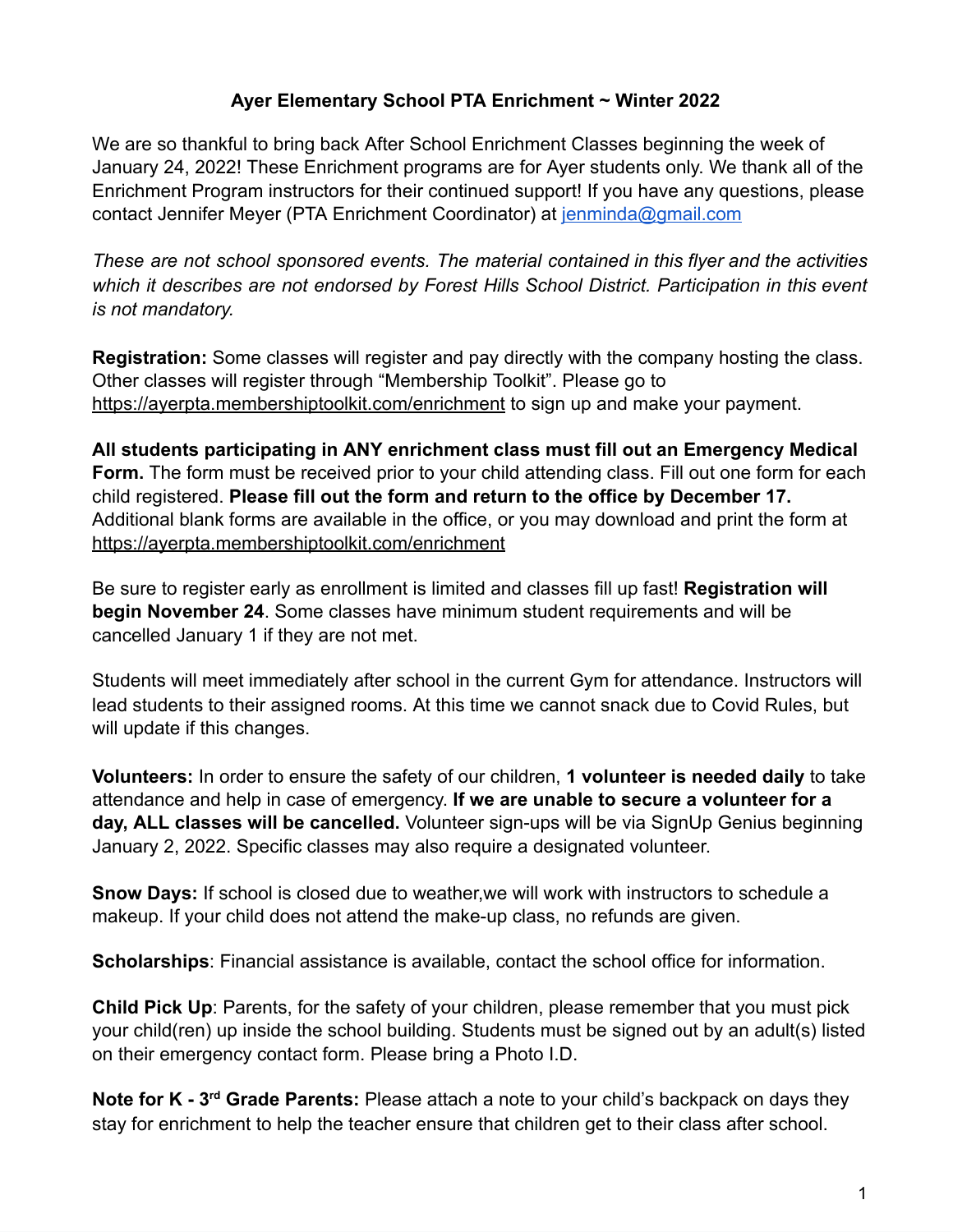**After School Art Club** – **Grades 2-6 \$95 / 6 weeks Instructor: Tabitha Harper, McHarper Manor Tuesdays, 1/25-3/1** (Min 10, Max 20 students) **3:45-4:45 PM**

**Location: Art Room**

TO REGISTER: https://www.mcharpermanor.com/kids-art-classes-and-mini-camps In this 6-week session, students will dive into a variety of mediums, including drawing, painting, and 3-dimensional works. Students will strengthen their grasp of the elements of art while learning about famous artists and igniting new creativities in each session. Enrollment fee includes all supplies but be sure to bring your passion for creating to class each week!

| ASL- Beginner Sign Language – Grades 3-6                                                       | \$60 / 6 weeks               |  |
|------------------------------------------------------------------------------------------------|------------------------------|--|
| Instructor: Nanci Farrell, teacher at St. Rita's                                               | Wednesdays, 2/2-3/16         |  |
| (Min 5, Max 15 students)                                                                       | *No Class 2/23               |  |
|                                                                                                | 3:50-4:50 PM                 |  |
|                                                                                                | <b>Location: Current Gym</b> |  |
| TO REGISTER: https://ayerpta.membershiptoolkit.com/enrichment                                  |                              |  |
| †*This class will require 1 parent volunteer each week- SignUp Genius link sent after 1/1.     |                              |  |
| This class will be for those who have never had ASL or who have some foundation in ASL and     |                              |  |
| need a refresher. We will work on learning the letters of the alphabet, some numbers (1-10 and |                              |  |

decade numbers such as 20,30, 40 etc.). The goal by the end of the 6 week class is to be able to sign a short story. Students will receive a printed copy of that story to take home and sign to family members as well as alphabet and number charts to practice with at home.

| <b>Better Babysitters - Grades 5-6</b> |
|----------------------------------------|
| <b>Instructor: Enriching Kidz</b>      |
| (Min 5, Max 20 students)               |

**Better Babysitters – Grades 5-6 \$104 / 4 weeks Instructor: Enriching Kidz Tuesdays, 2/1-2/22** (Min 5, Max 20 students) **3:45 - 6:00 PM \*2 hour class Location: TBD**

TO REGISTER: https://www.hisawyer.com/enriching-kidz/schedules/activity-set/278429 Boys and girls 10+ will learn the skills needed to be a Better Babysitter! All students receive their own first aid kit. Interactive and fun role play and hands-on instruction. Students will learn First Aid & Safety, Infant & Child CPR, How to handle emergencies, Creative problem solving, Job professionalism, how to create a marketing flyer, Hands on practice with diapering/bottle feeding/infant care, and Creative age appropriate activities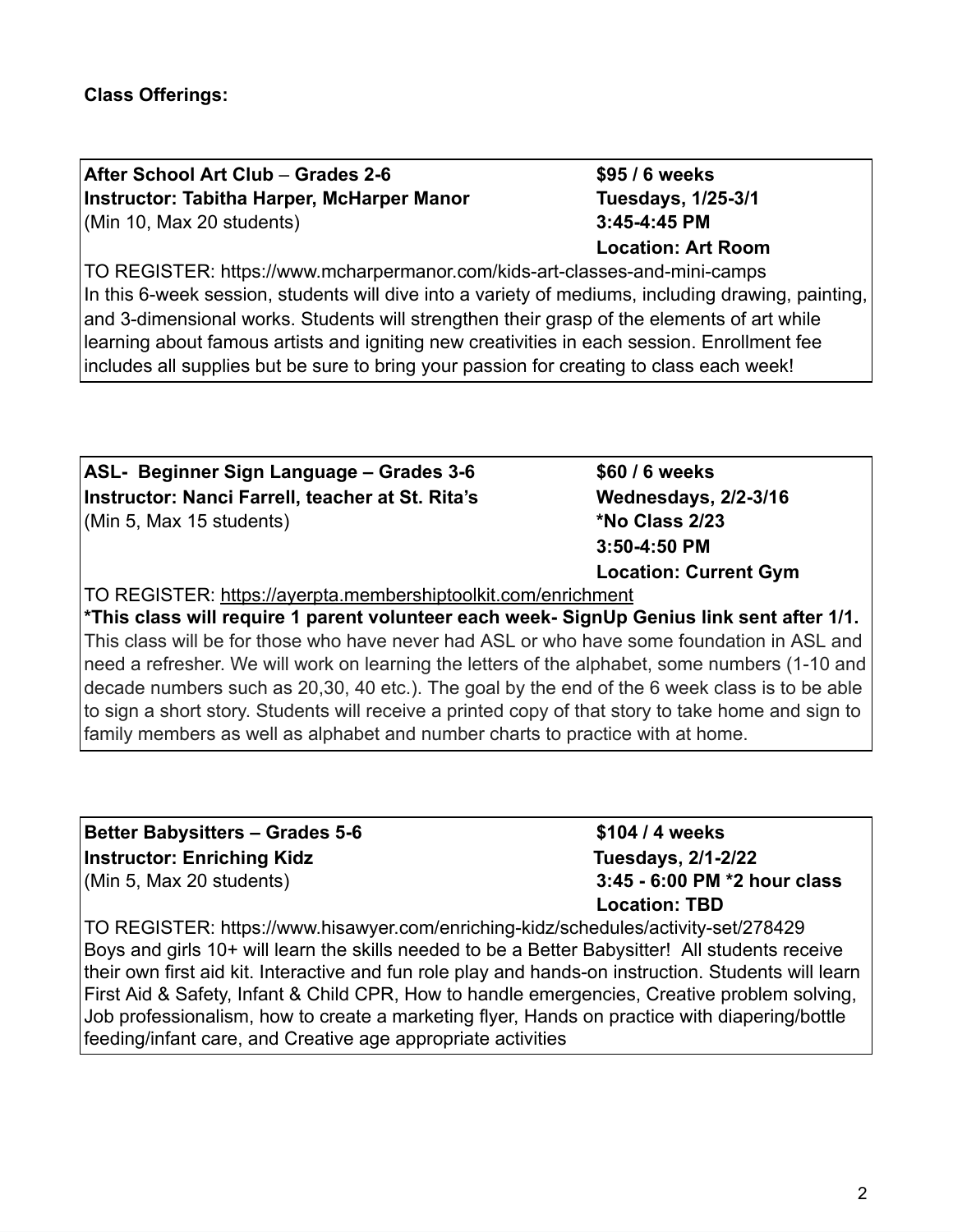**Chess** – **Grades K-6 \$75 / 6 weeks Instructor: Brian Fleischmann, The Chess Aid Friday, 1/28-3/11** (Min 6, Max 30 students) **\*No Class March 4**

**3:45-4:45 PM Location: Current Cafeteria**

TO REGISTER: go to https://ayerpta.membershiptoolkit.com/enrichment **\*This class will require 1 parent volunteer each week- SignUp Genius link sent after 1/1.** Whether just learning the pieces, or seeking new strategies all experience levels welcome. Chess club will have short lessons and play every week. Expect lots of games, puzzles and fun. Start your road to chess mastery!

**Coding with Scratch Jr - Grades K-2 \$99 / 6 weeks Instructor: Code Ninjas Anderson Wednesdays, 1/26-3/2 (**Min 6, Max 12 students) **3:45-4:45 PM**

 **Location: Learning Commons**

TO REGISTER:

https://registration.codeninjas.com/cn-oh-anderson-township/?facilityProgramGuid=380b91ccc952-4289-9fd1-f3514ea3abc0

Students will build a foundation of basic coding concepts by creating various ScratchJR games such as Space Jam, Secret Agent and Maze Olympics. By remixing these games as their own, students will learn game design concepts, including how to make backgrounds and characters, create and hide objects, and code arrow keys!

**Cool Chemistry - Grades K-2 \$110 / 6 weeks Instructor: Barbara James Wednesdays, 1/26-3/2** (Min 6, Max 12 students) **3:45-5:15 PM**

 **Location: Teacher's Lounge**

TO REGISTER: go to https://ayerpta.membershiptoolkit.com/enrichment Come measure, whirl, mix and swirl into the world of chemistry as we explore reactions in making sidewalk chalk, crystals, slime, density bottles, color, volcanoes and much, much more. In the name of learning, each week is packed with hands-on science fun and adventures designed to delight, amaze and inspire curiosity in students. All classes taught by Barbara James, NBCT Time Warner Cable National Award Winning Teacher, a Cincinnati Public School's Educator of the Year, Tri-State Teacher of the Year, Who's Who Among Teachers

**Doodler- Myths and Legends** – **Grades 3-6 \$67 / 5 weeks Instructor: Abrakadoodle Tuesdays, 1/25-2/22** (Min 3, Max 12 students) **3:45-4:45 PM**

**Location TBD**

TO REGISTER: go to http://www.abrakadoodle.com/oh-greater-cincinnati-register/ Exciting myths,legends, and tales from around the world inspire artwork to narrate stories in new ways. Folded paper puppets, painted story scrolls and sculpted creatures retell our heritage. Open ears, creativity, and good stories are all we need! Materials included.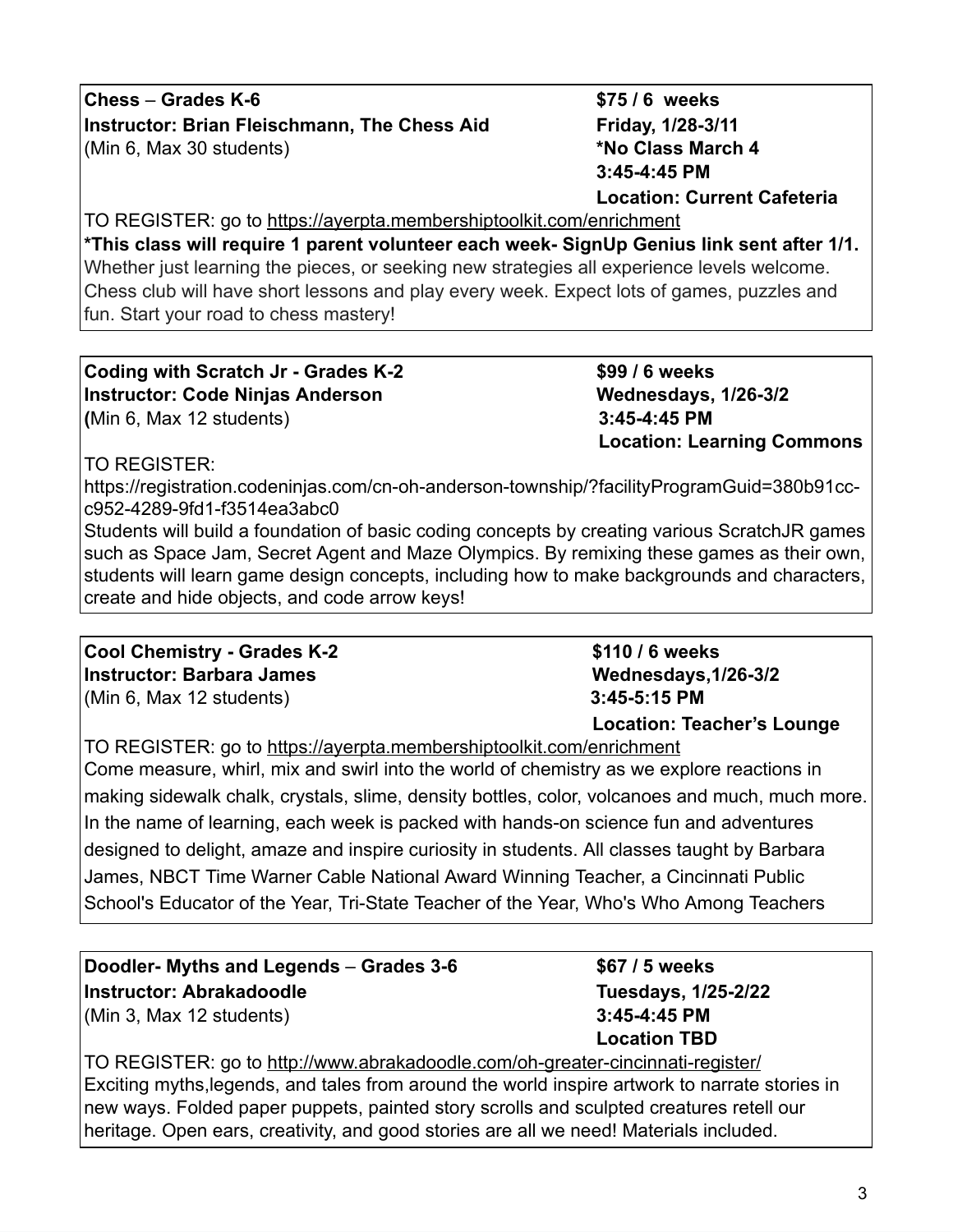**Fun with Chinese - Grades K-2 \$60 / 6 weeks Instructor:** Lucy Liu Mondays, 1/24-3/7 (Min 6, Max 12 students) **\*No Class 2/21**

# **3:50-5:00 PM Location: Teacher's Lounge**

TO REGISTER: go to https://ayerpta.membershiptoolkit.com/enrichment

Expose your child to a second language and another culture! Studies have shown that learning a second language at an early age enriches and enhances a child's mental development. The younger the learner, the better. By learning some basic Chinese (as well as something about Chinese culture), this will lay a good foundation for the future. Teacher Experience: Lucy has awards from the Chinese School in Cincinnati, and has been teaching Chinese language and tutoring US students for 10 years. She enjoys teaching and has taught students from ages 5 to 18 years old. Our Classes include: The basic strokes and pronunciation, Chinese culture, Chinese child's songs; etc. A fun way to learn Chinese is made easy for kids. Prepare your child for future success through learning Chinese with Lucy Liu (yes, that's her real name)!

**Guitar – Grades 2-6 \$80 / 4 weeks Instructor: Jon Armstrong <b>Tuesdays**, 1/25-2/15 (Min 4 students, max 12 students) **3:50- 4:50 PM**

**Location TBD**

TO REGISTER: go to https://ayerpta.membershiptoolkit.com/enrichment Students will learn basic note reading, tablature reading, chord diagrams while playing the chords and melodies to a combination of traditional material, rock and modern pop music. Please bring your own guitar.

**Kidz Home Alone – Grades 4-6 \$75 / 2 weeks Instructor: Enriching Kidz/TBD Mondays, 1/24. 1/31** (Min 5, Max 20 students) **3:45-4:45 PM \*2 Hour Class**

**Location: Learning Commons**

TO REGISTER: go to https://www.hisawyer.com/enriching-kidz/schedules/activity-set/278430 Would your child know what to do if they have forgotten their house key? What if they are home alone and they are choking? Our Kidz Home Alone class will give you and your child peace of mind when home alone. As creators of this class, we thought of every home alone scenario possible, and provide solutions for all of those 'what-if's". This course is designed to teach your child about being home alone safely. An informative parent guide is included in the student manual and provides an avenue for discussion between parent and child. This engaging and interactive class is fun and includes guest speakers from the local Police and Fire Departments (when available). Students will learn: Answering the door and the phone, The reasons to call 911, First aid and safety and Self- Heimlich Maneuver, Why it's necessary to have house rules, Fire escape and severe weather planning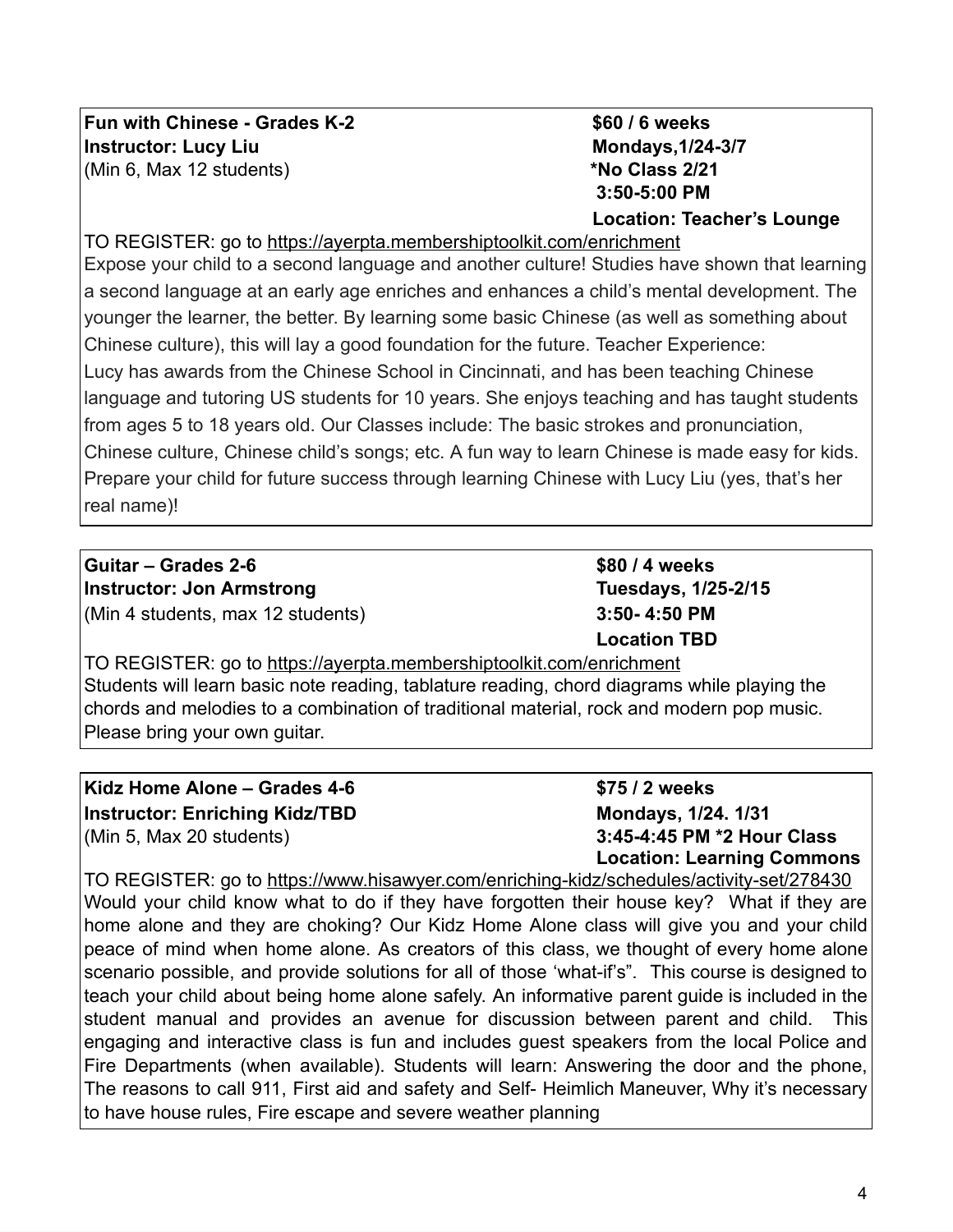### **Imagination Yoga - Grades K-3 \$60 / 4 weeks Instructor: Beth Buehler with Imagination Yoga Thursdays, 1/27, 2/3, 2/10 and 2/24** (Min 5, Max 15 Students**) No Class 2/17**

 **3:45-4:45 PM Location: Flex Room**

TO REGISTER: go to https://ayerpta.membershiptoolkit.com/enrichment Imagination Yoga is a curriculum based kids yoga program that inspires real change in the lives of children. Miss Beth, a certified Imagination Yoga teacher, uses adventure stories to guide students through a yoga class designed just for them. Each adventure introduces developmentally appropriate kids yoga poses, kindness activities, calming techniques and concentration exercises. This term we will be focusing on our Kindness Curriculum, using yoga as a platform to creatively help children practice kindness in a fun, powerful and intentional way. **\***Yoga Mats will be provided for use in class.

| Ladies in the Lab – Female Students Grades 3-6      | \$125 / 5 weeks                     |
|-----------------------------------------------------|-------------------------------------|
| Instructor: Michelle White of Crystal Clear Science | Thursdays, 1/27, 2/3, 2/10 and 2/24 |
| (Min 8, Max 15 students)                            | *No class 2/17                      |
|                                                     | $3:45-5:15$ PM                      |

 **Location: Teacher's Lounge**

TO REGISTER: go to https://www.crystalclearscience.com/ayer-elementary-ladies-in-the-lab/ Designer Chemistry, Fabulous Flight, Spellbound by the Magic of Science, Color Creators, Electricity 101 and Magnet Mania will have your daughters eager for school on science days. Taught by certified science teacher and national presenter Crystal Clear!

| LEGO- Magical World - Grade K-1 | \$80 / 6 weeks              |
|---------------------------------|-----------------------------|
| Instructor: Drake Planetarium   | <b>Mondays, 1/24-3/7</b>    |
| (Min 15, Max 30 students)       | *No class 2/21              |
|                                 | 3:45-4:45 PM                |
|                                 | <b>Location: Flex Space</b> |

TO REGISTER: https://drakeplanetarium.formstack.com/forms/afterschool\_registration\_form Use teacher name Pam Bowers, School Code is AY45255 Watch favorite folktales come to life as your students journey into exotic and far away lands in our trip to magical worlds full of heroes and foes. Capture imaginations with this STEAM enrichment! LEGO Magical Worlds brings fairy tales to life through thrilling engineering, language arts and collaborative communication activities. Designed with a focus on arts integration, each day challenges students to boost fluency, vocabulary, comprehension and hands-on creativity as they work together to build the characters and stage props needed to act out the different folktales highlighted in every unit. Combine manipulative-based engineering activities with a sprinkle of magic and let fiction fly in Magical Worlds.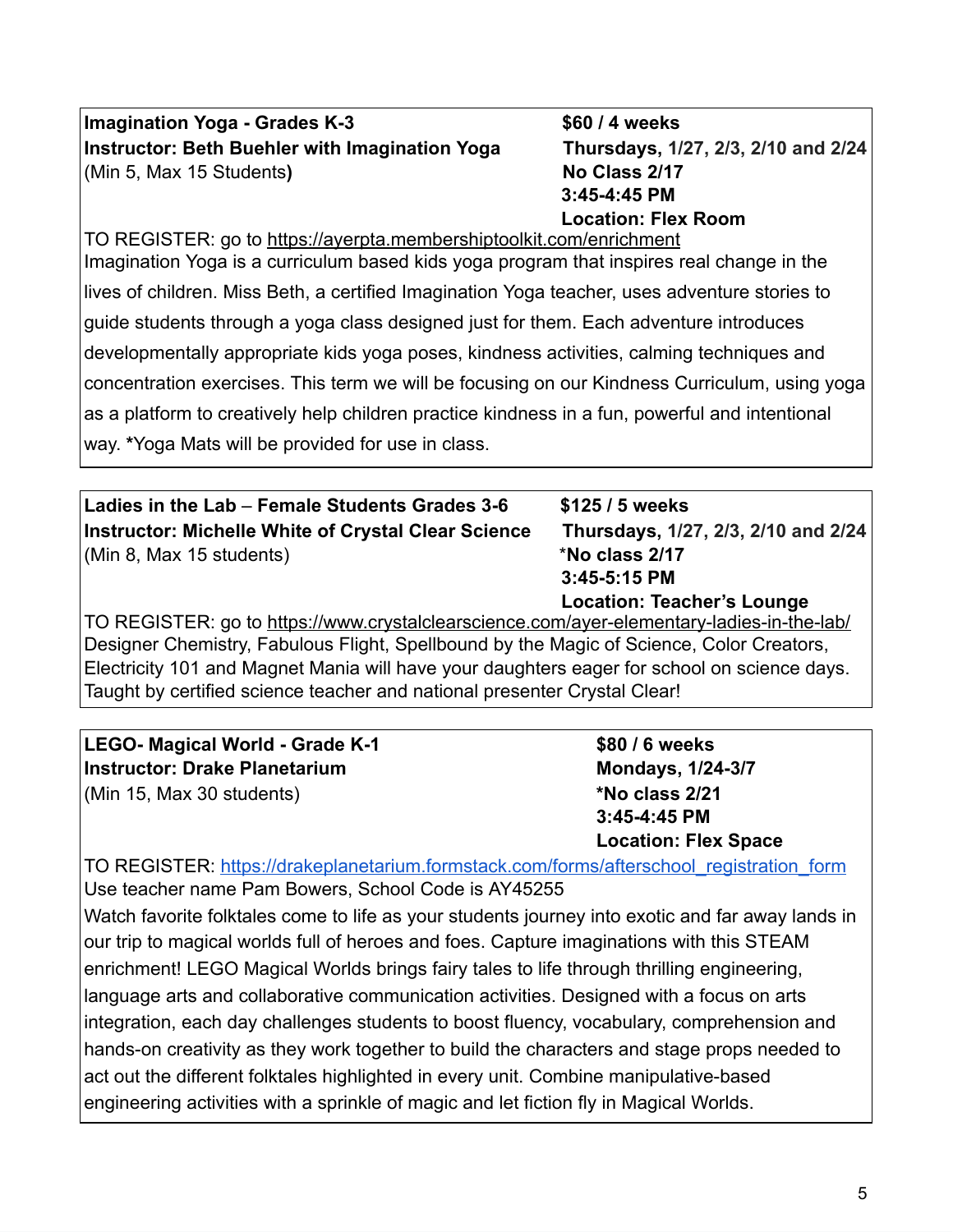#### **Magic Class Purple Wand S1**- **Grades 3-6 \$120 / 6 weeks Instructor: Magic Dave Davis Thurs 1/27, 2/3, 2/10, 3/10, 3/17, 3/24** (Min 10, Max 30 students) **(\*\*No class 2/17 or 3/3)**

#### TO REGISTER: https://ayerpta.membershiptoolkit.com/enrichment

Davis Magic Academy is teaching the Discover Magic curriculum a performance-based program that teaches valuable life skills, all while having fun! Kids learn magic tricks and how to perform in front of an audience. Students receive a magic kit with props for magic tricks, access to Discover Magic on-line resources and full-color folders that describe the positive character traits of a magician, a \$180+ value. \$120 cost includes \$55 supplies they will keep and \$65 instruction fee.

#### **Minecraft Mods** – **Grades 3-5 \$175 / 6 weeks Instructor: Code Ninjas Anderson Tuesdays 1/25-3/1** (Min 10, Max 16 students) **3:45-5:15 PM \*1.5 hour class**

#### TO REGISTER:

https://registration.codeninjas.com/cn-oh-anderson-township/?facilityProgramGuid=57b66331- 489f-40a5-b869-e582a7420782

Using Minecraft Java Edition, Students will learn how to make unique mods in Minecraft and import them into their game. Using block coding, students will learn about variables, conditionals and procedures!

**Pottery Wheel 101** - **Grades 2-6 \$75 / 2 weeks Instructor: Enriching Kidz, Darcie Davis Thursday, 2/10, 2/24** (Min 6, Max 10 students) **\*No Class 2/17**

**3:45-5:45 PM \*2 Hour class Location: Art Room**

#### **TO REGISTER: https://www.hisawyer.com/enriching-kidz/schedules/activity-set/278463** This class includes the introduction to the basic use of the pottery wheel as well as basic

hand-building techniques. This is a great opportunity for students to receive hands-on experience. Students will each complete a small pot on the pottery wheel and at least 1 other item using hand-building techniques. All artwork will be glazed by the student and fired. All supplies are included. Students will learn: Wedging, Centering, Pulling, Slab-Building, Coil-Building, Pinching, Glaze Decoration, Understanding of Firing Techniques

**Location: TBD**

**3:45-4:45 PM**

 **Location Current Gym**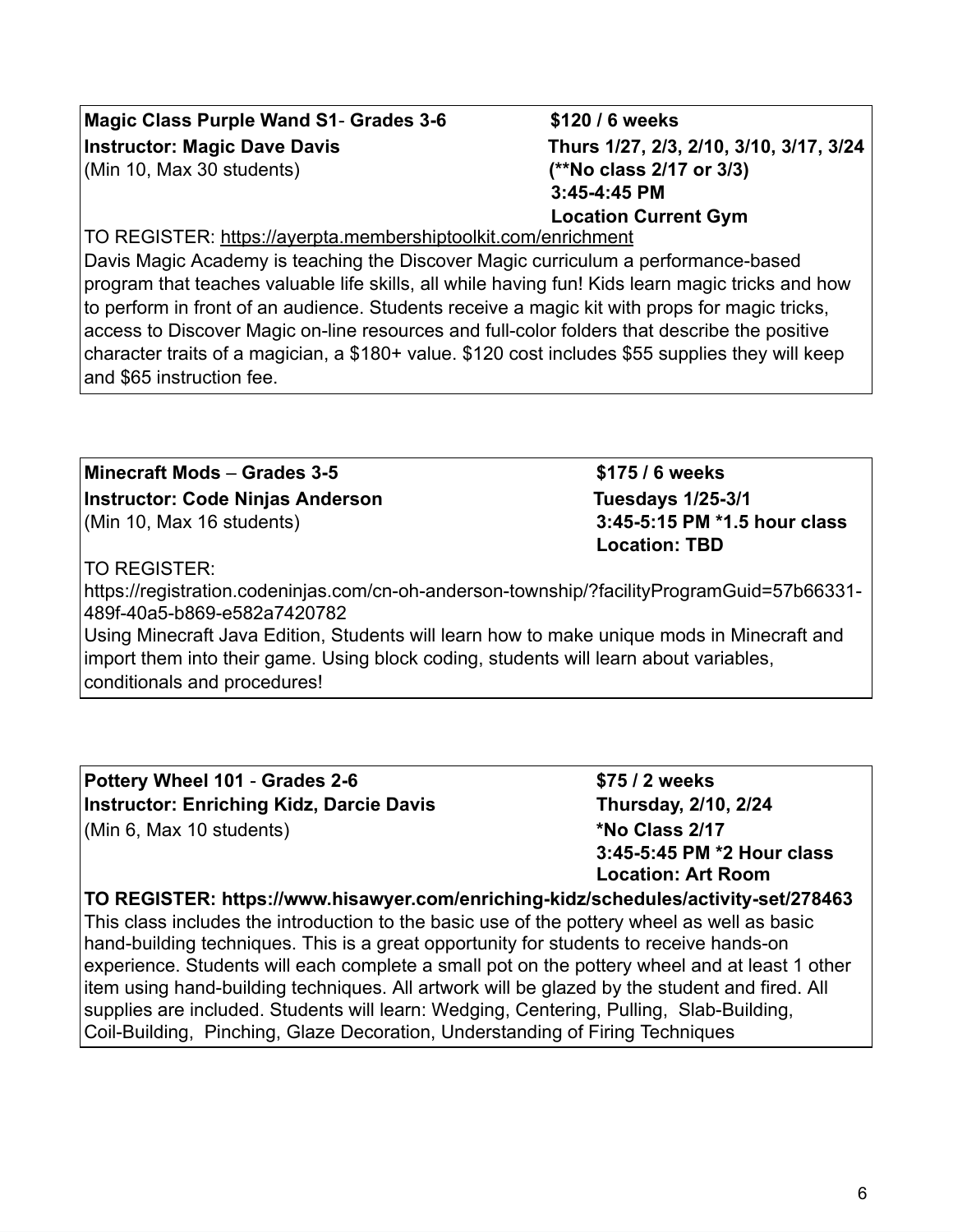7

#### **Quickness, Speed, and Agility - Grades 2-6 \$85 / 7 weeks Instructor: Nicky Skylis Tuesdays, 1/25-3/8 (**Min 10, Max 30 students) **3:45-4:45 PM**

TO REGISTER: https://qsatraining.myshopify.com/

Sibling Discount rate available, \$70 after paying for 1 full priced participant. The class I offer will provide exercise, strength, quickness, coordination, agility, running mechanics and overall fitness. I provide a way for kids to have fun while exercising and become more physically fit. This class will strongly focus on the correct running form and mechanics: most kids are never taught to run properly. I will also teach how to control the body during exercise and sports which will help prevent injuries.

**Robotics (LEGO) – Grades 2-4 \$85 / 6 weeks Instructor: Drake Planetarium Tuesdays, 1/25-3/1** (Min 15, Max 30 students) **3:45-4:45 PM**

**Location TBD**

 **Location: Current Gym**

TO REGISTER: https://drakeplanetarium.formstack.com/forms/afterschool\_registration\_form Use teacher name Pam Bowers, School Code is AY45255

This course combines robotics and programming into one. Budding engineers turn bricks, gears, and motors into drumming monkeys, hungry alligators, and roaring lions. Using computers, students program animals to move and make sounds. No previous experience needed!

#### **Ski Club – Grades K-6 \$179 before 12/1, \$204 after 12/1 Instructor: Christopher Pettigrew 4 weeks Wednesdays,1/5-1/26**

 **4:15PM - 9:15PM**

TO REGISTER: Please email Chris Pettigrew at ayerskiclub@gmail.com for information. Learn how to ski at Perfect North Slopes with a professional instructor. All grades are welcome to join and use the provided transportation (additional cost will be determined by number registered, approximately \$30 in the past). Children in 5th and 6th grade are able to participate without a guardian. Any child under 5th grade must be accompanied by a guardian.

**Starglazers Pottery- Grades K-6 \$20 / 2 weeks Instructor: Ann Flynn, Starglazers Pottery Thursday, 1/27, 2/3** (Min 8, Max 18 students) **3:45-4:45 PM**

TO REGISTER: go to https://www.starglazers.com/book-online Join Star Glazers as we learn with clay and pottery paints. We'll create some really cool pieces from clay that will get fired in the kiln. Then we'll paint them and they'll get glazed and fired*!*

**Location: Art Room**

## **Perfect North Slopes**